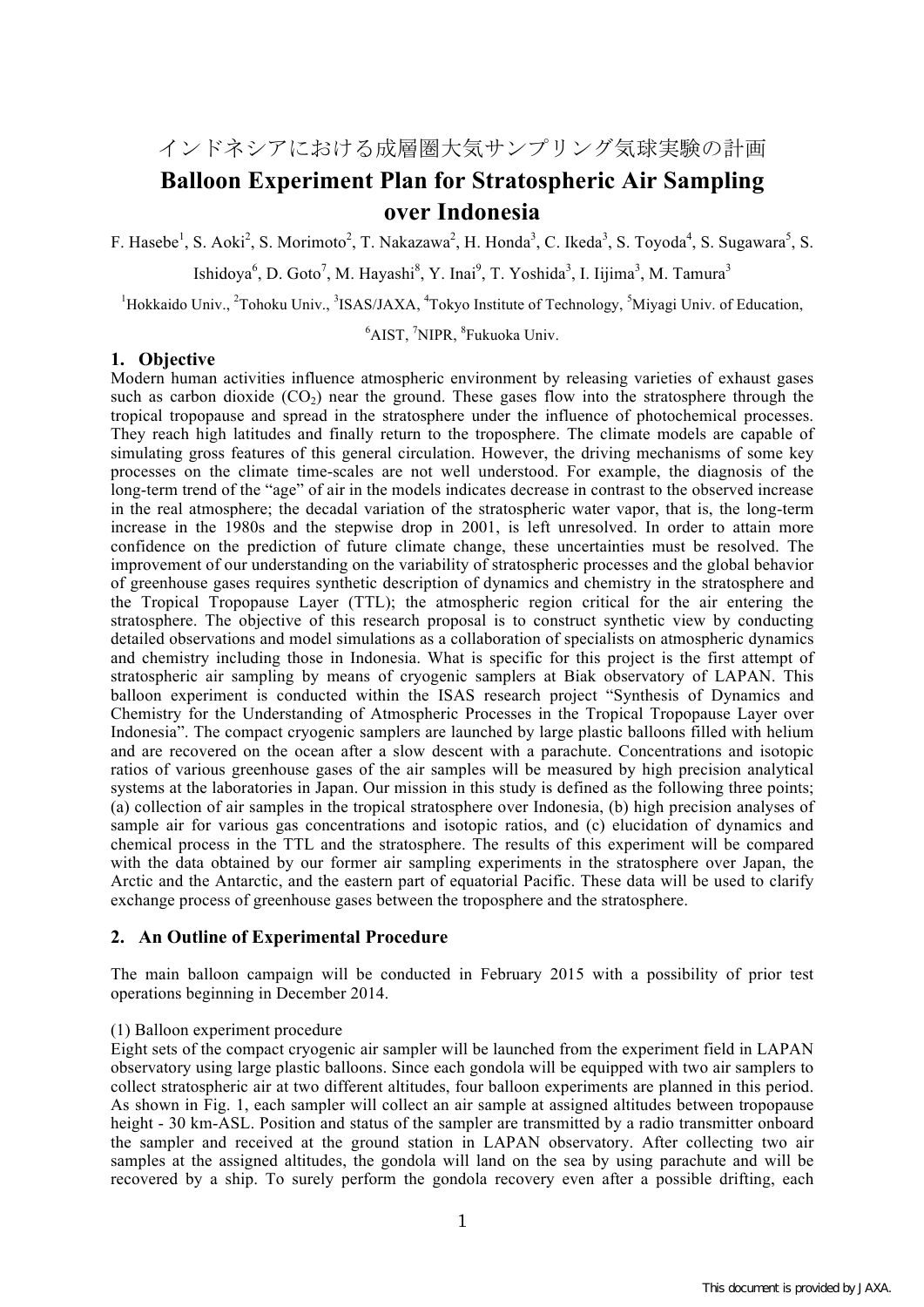gondola will be equipped with an Iridium buoy that will send us its position by a satellite link and the internet connection.



Fig. 1. Schematic diagram of stratospheric air sampling.

## (2) Balloon and payload compositions

Two kinds of balloons, i.e. FB5B and FB9B balloons are prepared for the experiment. Helium gas is used for inflating the balloons. Payload of the balloon consists of a timer, two rope cutters, a flasher, a parachute, two air samplers, and an Iridium buoy. Total length of the balloon-borne air sampler will be 52 m and 58 m for the FB5B and FB9B balloon systems, respectively.

### (3) Flight and splashdown area

The balloon flight and splashdown will be made in the sea area to the south of Biak, within a 100-km radius of LAPAN observatory. For the safety, balloon will not be operated over land except just after the takeoff at LAPAN observatory. For this purpose, the balloon trajectory will be predicted by using sounding balloon data in advance. The balloon will be launched only when it is predicted to fly and splash down safely in the sea area. The balloon trajectory will be calculated by supporting team in ISAS balloon engineering group, Japan.

### (4) A balloon-borne air sampling system

Fig. 2 shows schematic composition of the balloon-borne air sampling system. One gondola is equipped with two air samplers to collect air samples at two different altitudes. Dimension of the gondola is 60 cm  $\times$  35 cm  $\times$  75 cm (L $\times$ W $\times$ H), and total weight is about 40 kg. As shown in this figure, the air sampling system consists of a cryogenic air sampler, a 2-liter high-pressure neon gas cylinder, pneumatic and solenoid valves, a high-pressure  $N_2$  gas cylinder used for a motive force that drives the pneumatic valves, a controller with a GPS receiver, a telemetry transmitter and batteries. The cryogenic air sampler contains a cooling device called 'Joule-Thomson (J-T) mini cooler'. The J-T mini cooler can produce liquefied neon from high-pressure neon gas pre-cooled by liquid nitrogen. The sampler employs liquid neon as refrigerant to solidify or liquefy sampled atmospheric constituents.